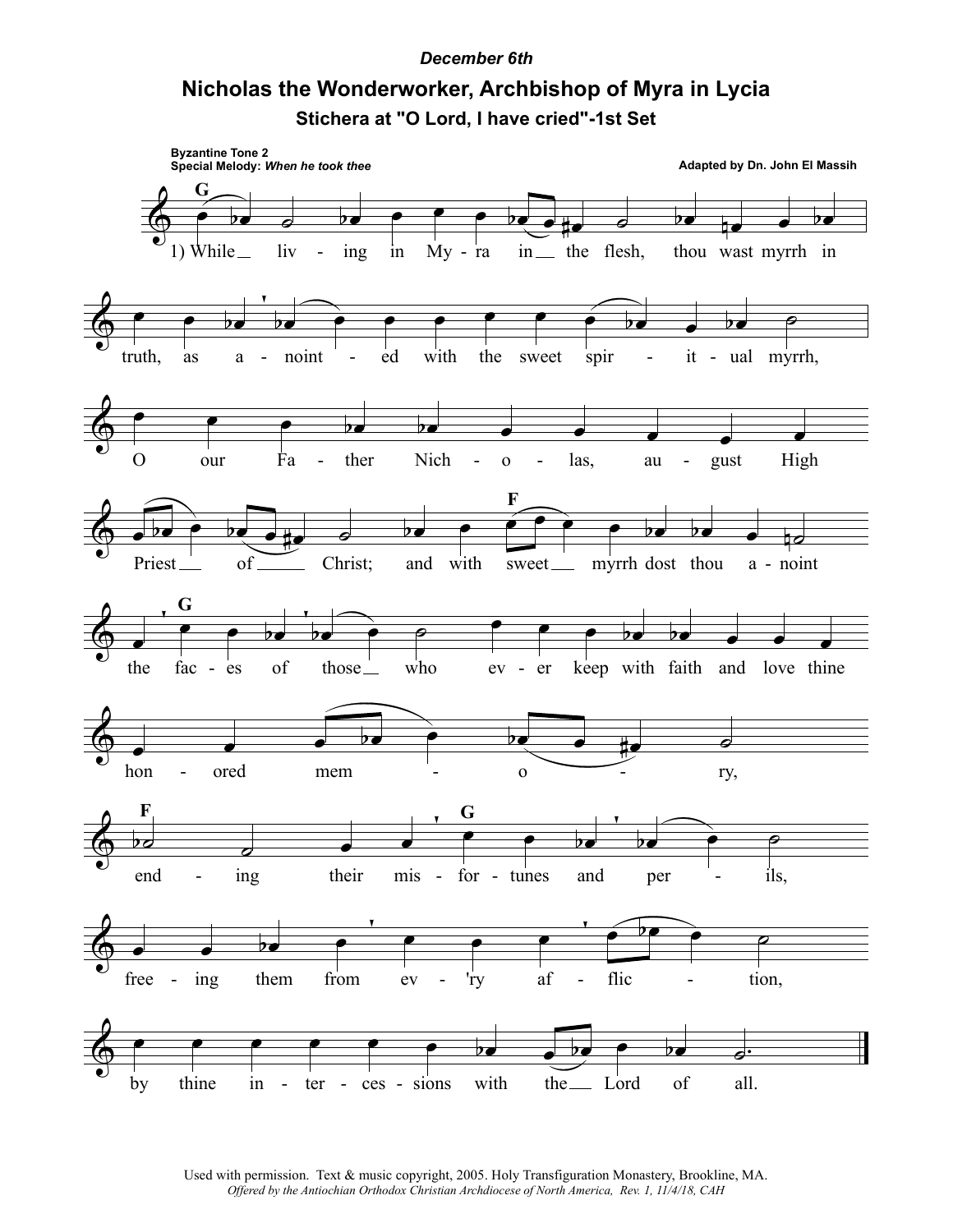

Used with permission. Text & music copyright, 2005. Holy Transfiguration Monastery, Brookline, MA. *Offered by the Antiochian Orthodox Christian Archdiocese of North America, Rev. 1, 11/4/18, CAH*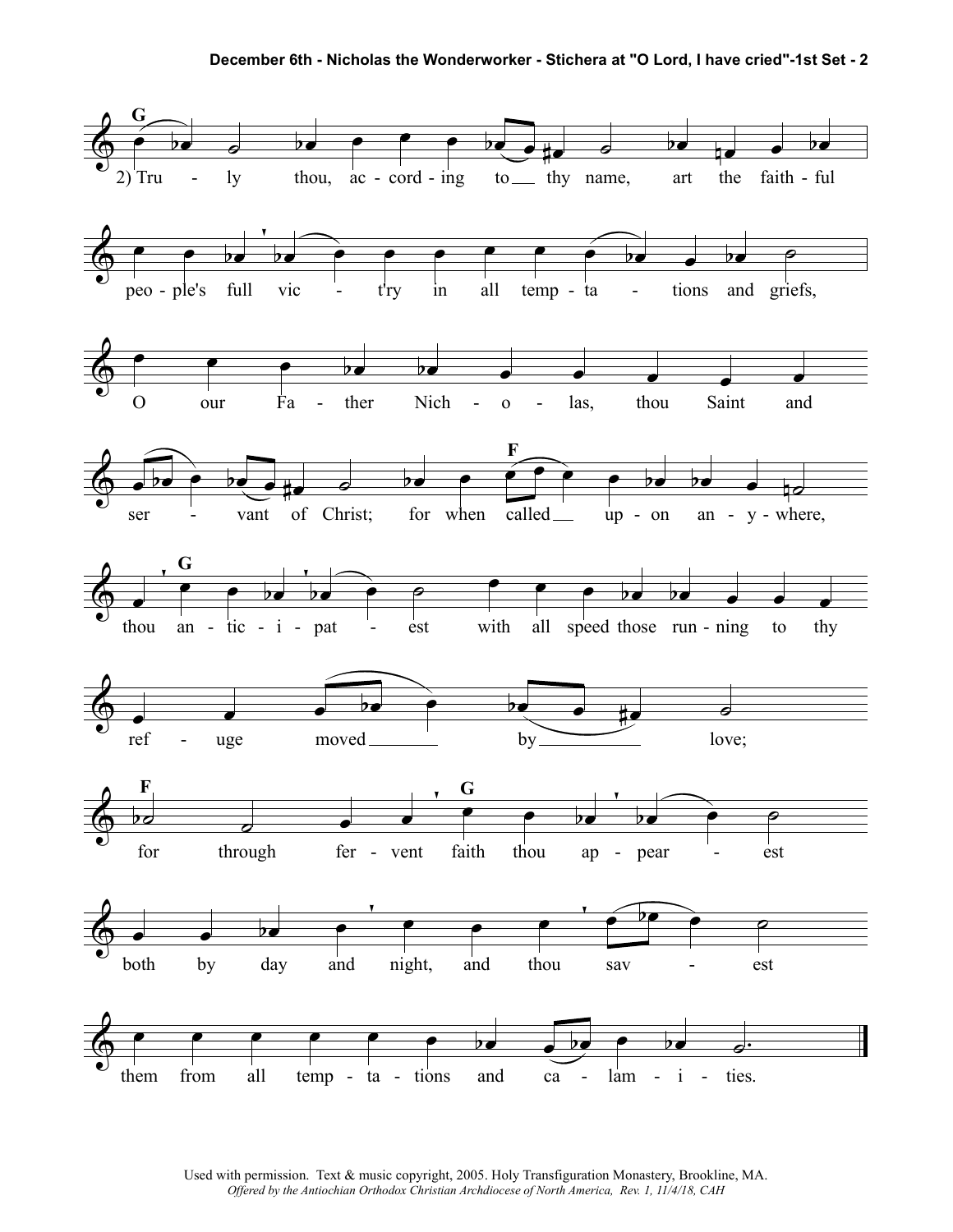

Used with permission. Text & music copyright, 2005. Holy Transfiguration Monastery, Brookline, MA. *Offered by the Antiochian Orthodox Christian Archdiocese of North America, Rev. 1, 11/4/18, CAH*